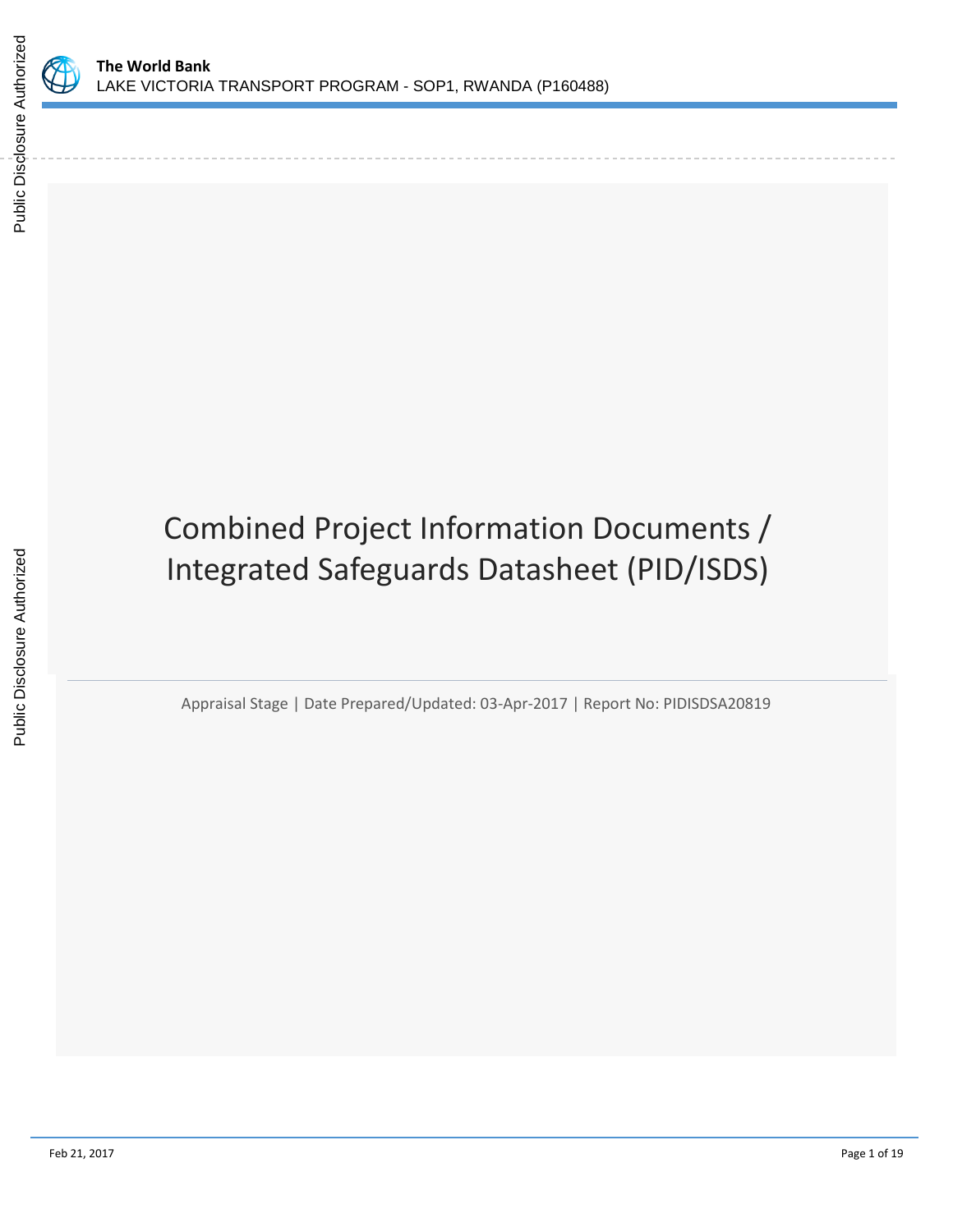

## **BASIC INFORMATION**

#### **OPS\_TABLE\_BASIC\_DATA A. Basic Project Data**

| Country<br>Eastern Africa                                 | Project ID<br>P160488                                                              | Project Name<br><b>LAKE VICTORIA</b><br><b>TRANSPORT PROGRAM -</b><br>SOP1, RWANDA | Parent Project ID (if any)              |
|-----------------------------------------------------------|------------------------------------------------------------------------------------|------------------------------------------------------------------------------------|-----------------------------------------|
| Region<br>AFRICA                                          | <b>Estimated Appraisal Date</b><br>24-Mar-2017                                     | <b>Estimated Board Date</b><br>25-May-2017                                         | Practice Area (Lead)<br>Transport & ICT |
| Lending Instrument<br><b>Investment Project Financing</b> | Borrower(s)<br>Ministry of Finance and<br>Economic Planning,<br>Republic of Rwanda | <b>Implementing Agency</b><br>Rwanda Transport<br>Development Agency<br>(RTDA)     |                                         |

Proposed Development Objective(s)

The program development objective is to facilitate the sustainable movement of goods and people in the Lake Victoria region, whilst strengthening the institutional framework for transport safety.

The project development objective for SOP1 Rwanda is to improve the efficient and safe movement of goods and people along the regional corridor from the border crossing at Rusumo to the border crossing at Nemba and Rusizi together with upgrades to road asset management and road safety in Rwanda.

#### Components

| Improving the physical infrastructure                                    |  |
|--------------------------------------------------------------------------|--|
| Improving the institutional infrastructure and implementation assistance |  |

**Financing (in USD Million)**

| <b>Financing Source</b>                     | Amount |
|---------------------------------------------|--------|
| Borrower                                    | 23.00  |
| International Development Association (IDA) | 81.00  |
| <b>Total Project Cost</b>                   | 104.00 |

Environmental Assessment Category

#### B - Partial Assessment

#### Decision

The review did authorize the preparation to continue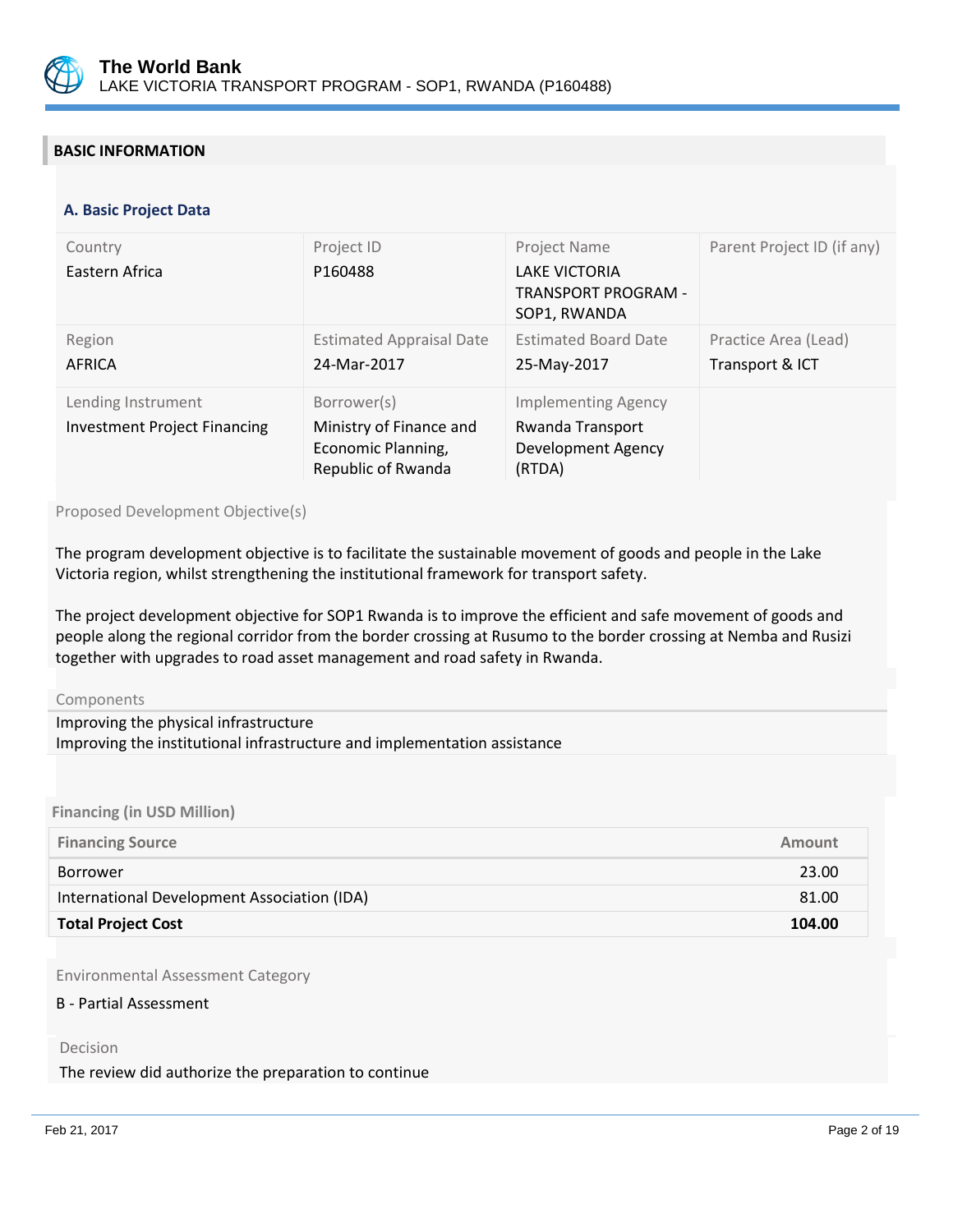

Other Decision (as needed)

#### **B. Introduction and Context**

#### Country Context

Rwanda comprises four provinces<sup>1</sup> and the City of Kigali, all divided into thirty districts. According to provisional results from the fourth Population Census, 2012, the total population is 10.5 million, with a population density of 416, the highest in Africa. Rwanda has been experiencing impressive economic growth, with an average growth rate of 7.7 percent in the last decade, primarily driven by the service, agriculture and mining sectors. Despite this growth, Rwanda is still amongst the poorest countries in the World. With the GDP per capita of US\$697 (2015), the national poverty head count was high at 39.1 percent in 2013/14, compared to 44.9 percent in 2010/11.<sup>2</sup> For rural areas, it was higher at 48.7 percent and lower in urban areas at 22.1 percent in 2010/11. With 72 percent of population residing in rural areas and relying on subsistence farming, agriculture is employing about three-quarters of the total employment and generating about 33 percent of GDP. Rwanda imports about US\$2.5 billion of goods, including food products, every year, while agriculture accounts for about 40 percent of total exports from Rwanda.

The Government of Rwanda (GoR) has shown clear commitment to address development challenges with policies and strategies for economic and social transformation that would promote growth with shared prosperity. In particular, the GoR has assigned fundamental importance to the development of the economic infrastructure of the country, and in particular to road transportation. The Vision 2020 sets out the Government's goal to promote Rwanda to middle income status. In order to achieve the long-term goals, the GoR has formulated a medium term strategy, EDPRS II, covering the period 2013 to 2018. EDPRS II has four strategic themes: (i) economic transformation; (ii) rural development; (iii) productivity and youth employment; and (iv) accountable governance. Development of the road infrastructure constitutes one of the economic development strategies for the reduction of poverty and for stimulating social-economic growth: facilitating access to domestic/international markets and ensuring favorable conditions for provision and distribution of imported products within the country, improved road infrastructure increases internal production and, in general, economic welfare.

In recent years, the Government of Rwanda (GoR) has implemented several ambitious programs (i.e. crop intensification program, one cow per poor family, accessing fertilizers, etc.) to increase productivity in the agriculture sector. But poor physical infrastructure – exacerbated by hilly/mountainous topography – remains

 $\overline{\phantom{a}}$ 

<sup>1</sup> Northern, Eastern, Southern and Western.

<sup>2</sup> National Institute of Statistics of Rwanda (2015). Rwanda Poverty Profile Report: Integrated Household Living Conditions Survey 2013/14.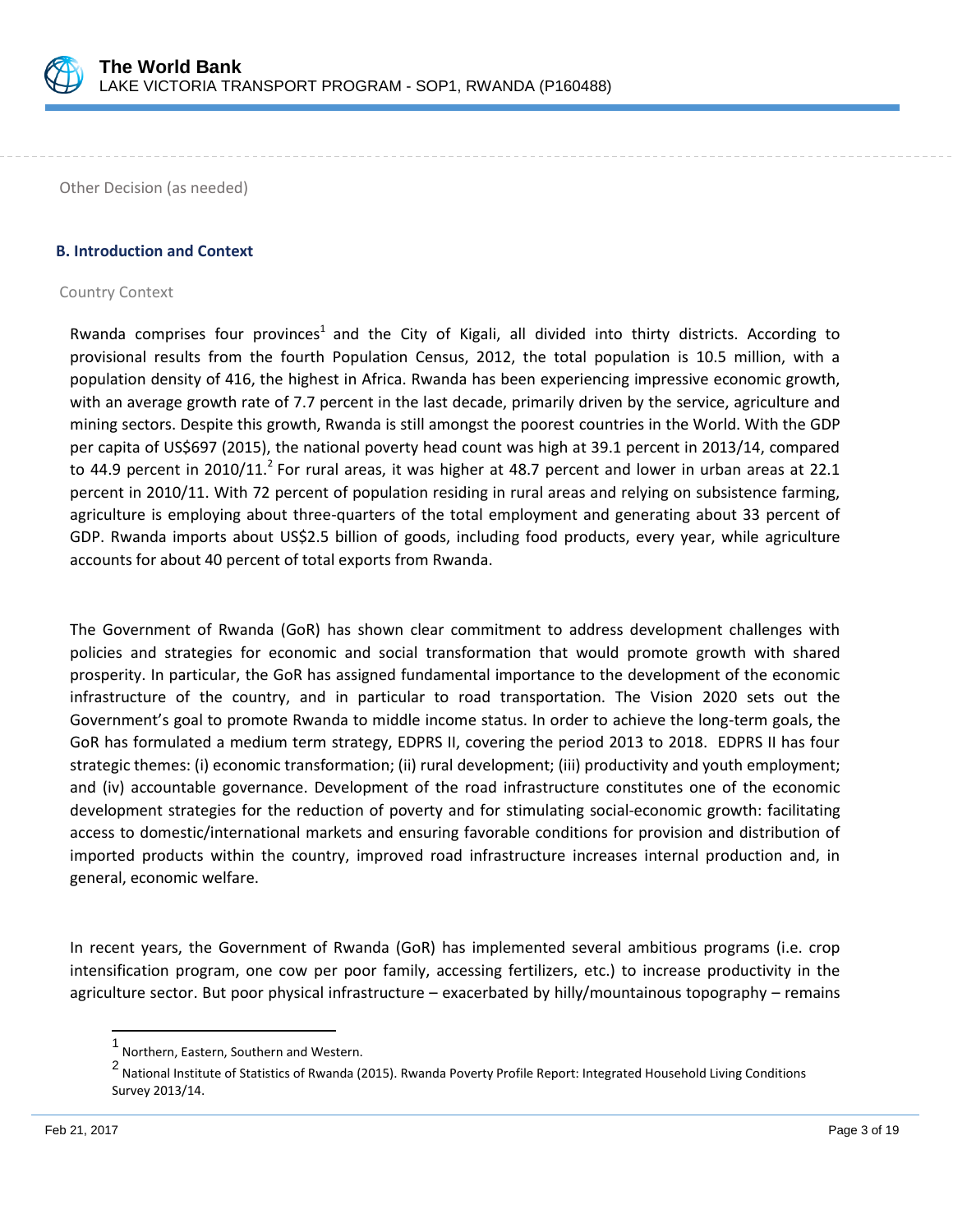

a major constraint to increasing access, diversifying production, and enhancing competitiveness. As a result of isolation, insufficient all-season connectivity and high transport costs, farmers have difficulties sourcing and transporting key inputs (like seeds or fertilizers) and marketing their products. A significant part of perishable products are lost or damaged in transit. The lower farm gate prices of agricultural products perpetuate basic subsistence agriculture since poor farmers cannot save enough to modernize.

## Sectoral and Institutional Context

Transport infrastructure in Rwanda is comprised of: (a) Road transport – with a relatively well developed road network, which remains the main form of passenger and goods transportation, corresponding to a road density of 0.53 km/sq km, (b) Air transport - with one international airport and six aerodromes spread across the country, and (c) water transport - limited mainly to Lake Kivu. Rwanda does not have a rail transportation system. Compared to its neighbors, Rwanda has the highest transport costs estimated at 40% of value of imports or exports; these costs are about 12% and 36% in Kenya and Uganda respectively. Rwanda has a wellestablished road network comprising about 30,000 km of classified and unclassified roads. About 14,400 km is classified, and consists of 2,749 km of National Roads and 3,848 km and about 7,800 km of District Class 1 and 2 Roads, respectively. Out of these, only 1,250 km of national and 58 km of district roads are paved. Intensive road rehabilitation works focused primarily on national roads over the last decade, and Rwanda has achieved a notable success in maintaining the national network.

The context in Rwanda's regional integration efforts and its trade facilitation and logistics progress is best understood through highlighting recent developments both in country and along the Northern and Central Corridors and identification of selected gaps and challenges across hard and soft trade infrastructure and its connectivity to markets. Rwanda has been an active trade reformer in the EAC region recognizing that its location on the northern and central corridors implies the need extract as much efficiency as possible from its trade logistics and facilitation system. There has been a large improvement in the reduction of non-tariff barriers (NTBs) that existed along the corridors, particularly in relation to import and export from Rwanda. For instance, the World Bank report on *Doing Business Trading Across Borders (2007)* had indicators data showing how the change in barriers has taken place over the past decade. DB 2007 data suggested that it used to take 95 days to import and 60 days to export from Rwanda. In 2015, the last time the same methodology was used, import time fell to 27 days and export to 26 days. In Rwanda, this was due to an extensive reform program that included simplifying trade transactions and automation to implement a national single window, reducing the number and improving the coordination of border agencies including for inspections, introducing risk management for border control, and investing in one-stop border posts (OSBPs) that facilitate trade.<sup>3</sup>

The Northern and Central corridors have established observatories to monitor the performance of both corridors. These Transport Observatories emerged as the result of the efforts made over the years to address the specific challenges faced by landlocked developing countries. Corridor performance depends on a complex combination of factors involving public and private entities (logistics operators, control and enforcement agencies), hard and soft (transport infrastructure and facilities, legal and regulatory environment, procedures

 3 [http://documents.worldbank.org/curated/en/313321467998192410/Export-diversification-in-Africa-the-importance-of-good](http://documents.worldbank.org/curated/en/313321467998192410/Export-diversification-in-Africa-the-importance-of-good-trade-logistics)[trade-logistics\)](http://documents.worldbank.org/curated/en/313321467998192410/Export-diversification-in-Africa-the-importance-of-good-trade-logistics)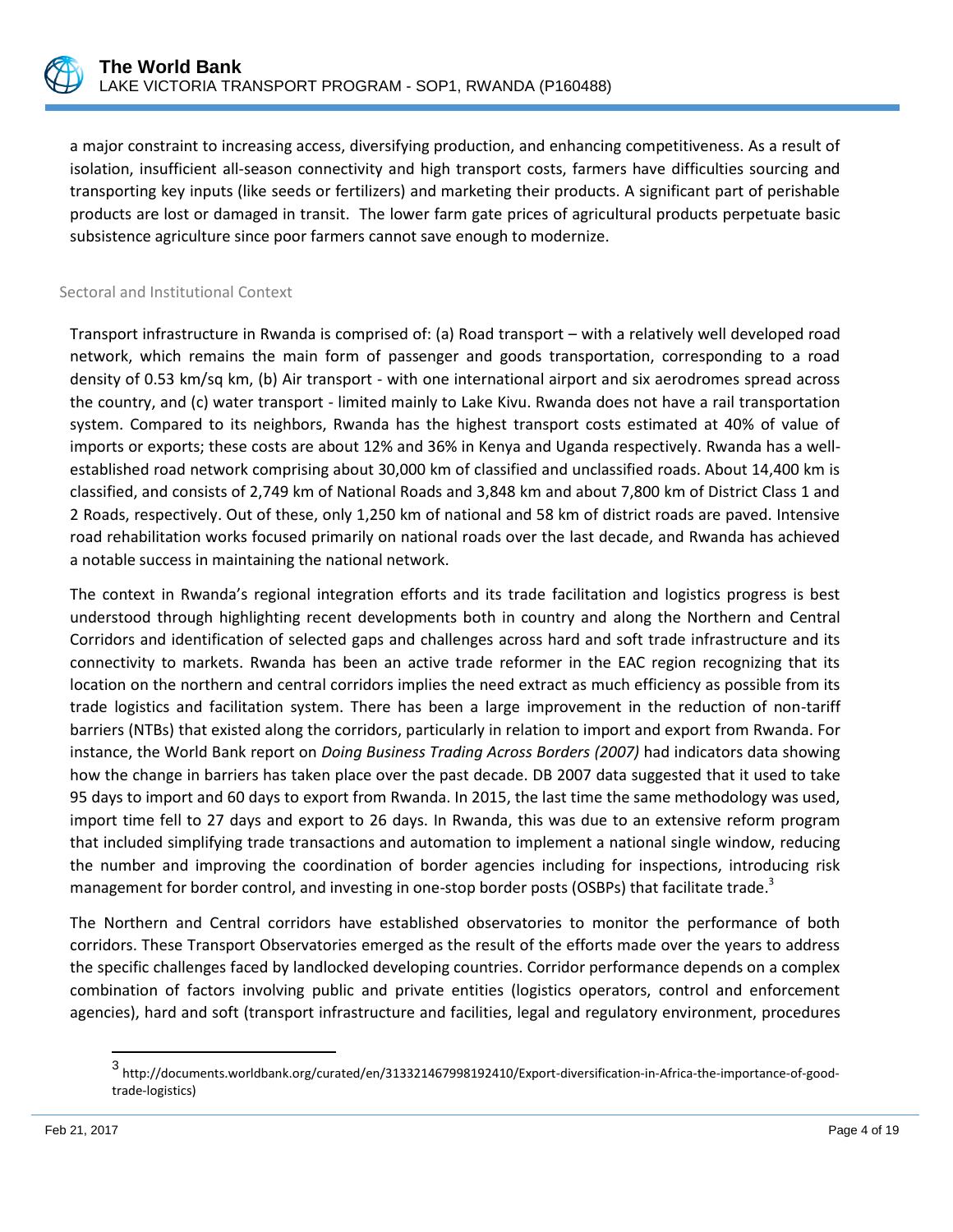

and practices). The objective of Corridor Transport Observatories (CTOs) is to help understanding of the obstacles so that remedial actions be identified and implemented.<sup>4</sup> The Central Corridor was set up to enable Central Corridor TTFA achieve its vision of making Central Corridor the most competitive Corridor in East and Central Africa by monitoring a number of Corridor Performance Indicators. Those Indicators provide a set of tools for the diagnosis of problems relating to high Transport Costs along the Corridor through Identifying areas requiring improvements. CTOs have since recorded improvements in the Port of Mombasa, removal of NTBs (road blocks and multiple weigh stations), improved trade facilitation at borders, investments in trucking fleets, and other related reforms.<sup>5</sup> An evaluation of the Rwandan single window implementation in 2015 suggests that almost as much as US\$18 million has been saved in trade costs with a reduction in the average time to clear imported goods through customs from 264 hours (11 days) in 2012 to 34 hours (1.5 days) after implementation. Export clearance times dropped from 67 hours (about 3 days) to 34 hours (about 1.5 days).<sup>6</sup>

In Rwanda, despite the above gains, poor infrastructure and trade facilitation costs are often identified as a critical constraint by business operators. Dar es Salaam port is about 1,500 km from Kigali, the transport cost is estimated at US\$96.1 per ton, and it takes about 19.5 hours direct travel time. For a landlocked country like Rwanda, high transport costs are crucial. About 60 percent of the firms in Rwanda rely on imports for inputs and/or supplies with the cost of each additional day of delay is estimated to be as much as US\$200-400, adding to high transport costs.<sup>7</sup> The current trade and transport costs and travel time are a significant burden on the economy. It costs US\$4,990 per 20-foot container to import goods, which compares unfavorably with Tanzania, a regional gateway country (US\$1,615 in 2014).<sup>8</sup> Firms may often miss business opportunities because of unanticipated shipment delays, have to be prepared to bear extra inventory costs as well as additional days of inventory of main inputs, which compares unfavorably to non-landlocked neighboring countries.

The National Logistics and Distribution Strategy endorsed by Cabinet in 2013 aimed to mitigate Rwanda's logistics challenges particularly its high cost of trade and transform Rwanda's logistics system and establish logistics and distribution facilities (hard infrastructure gaps) strategically aligned to production centers to yield a competitive advantage for Rwandan firms and exporters. Dubai-based marine terminal operator DP World recently (January 2016) won a 25-year concession to develop and operate the Kigali Logistics Center (KLC), a project expected to enhance Rwanda's logistics industry to support the export of its products for regional and international markets. The KLC is also expected to increase traffic to and from Rwanda.

Equally, the faster movement of goods and people at the border crossings can be facilitated by improving border management (soft infrastructure gaps) at the One Stop Border Posts (OSBP). Unlike with the EAC partner states, Rwanda does not have a legal agreement under which it can develop the OSBP with DRC. However, for the OSBP to function efficiently, it is essential that operations of both sides of border are

l

<sup>4</sup> https://www.ssatp.org/sites/ssatp/files/publications/SSATPWP98-Guidelines-Corridor-Observatory.pdf)

<sup>5</sup> [http://www.ttcanc.org/reports.php:](http://www.ttcanc.org/reports.php) http://observatory.centralcorridor-ttfa.org/index.php/en/dashboard/listIndicators

<sup>6</sup> http://documents.worldbank.org/curated/en/248011488807240462/pdf/113173-BRI-IFC-SMART-LESSONS-BRIEF-PUBLIC-20170303T111535-2017-Rwanda-Single-Window-Trade-A.pdf)

<sup>7&</sup>lt;br>Based on the 2011 Business Environment and Enterprise Performance (BEEP) data.

<sup>8</sup> Latest available figures in the World Bank Doing Business data are for 2014.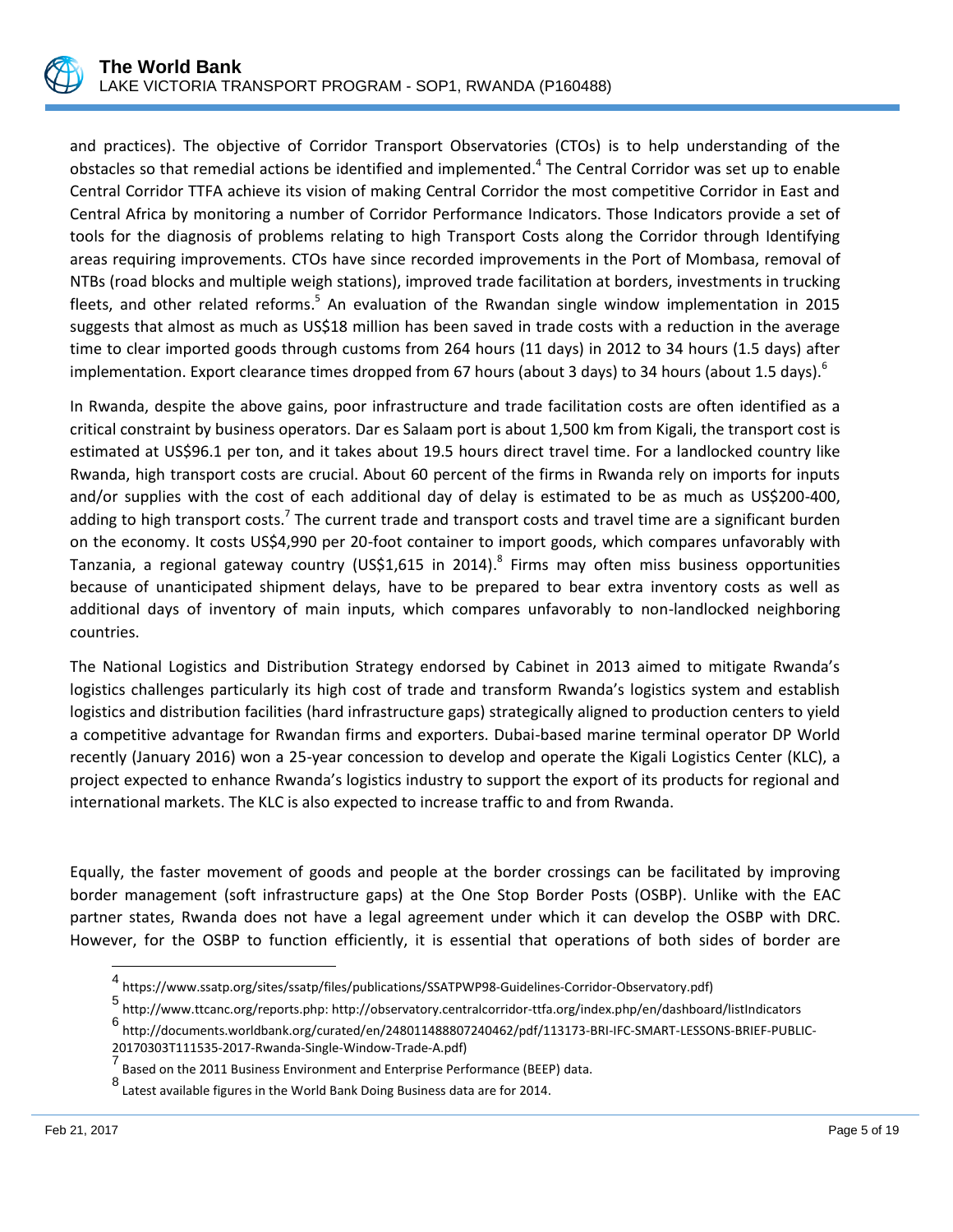

efficient and coordinated. In that sense, the need for an Integrated Border Management (IBM) strategy and implementation at the OSBP is crucial. Additionally, at other border posts, Rwanda has developed Joint Border Coordination Committees. While these steps are likely to take some detailed preparation, in general coordination levels with the DRC in relation to border issues has achieved some recent successes. In particular DRC is the first country that Rwanda has completed the demarcation of its borders amongst its neighbors.

By contrast, domestic connectivity in Rwanda, especially along the primary road network connected to Kigali, is relatively good compared with regional connectivity, although rural accessibility remains challenging. For instance, the road distance from Rwamagana to Bukoba (on Lake Victoria) is 6 times longer than that to Kigali, and the cost to Bukoba is more than 7 times higher than that to Kigali. As the result, most of the current traffic tends to be concentrated on major National Roads, such as NR1, NR2 and NR4, connected to Kigali. This has a significant implication to traffic congestion in the City of Kigali, which has been becoming worse in recent years. All these major roads have to pass through Kigali, because the quality of the other roads is relatively poor.

Against these backgrounds, the project aims at promoting the efficient and safe movement of goods and people along the regional corridor from Tanzania to Rwanda and other neighboring countries, particularly through the border crossing at a Rwanda-Tanzanian border, Rusumo. The Central Corridor through Tanzania, which extends 2,170km and connects Uganda, Rwanda, Burundi and Democratic Republic of Congo (DRC) with Dar es Salaam and its Port. In the Central Corridor context, the Ngoma-Nyanza national road is about 130km distance, which has been divided into two upgrading sections of 119.35km, namely; Lot 1- Kibungo-Ramiro (52.8km), and Lot 2: Kibugabuga- Nshinga - Gasoro (66.55 km). It is an important extension to facilitate more efficient freight movements of cargoes and passengers within the country and across countries, especially from Tanzania to Southern Province of Rwanda as well as Burundi and DRC. The proposed road when upgraded will directly serve about 28 percent of Rwandan population that lives along it. Road user costs would likely to be reduced considerably. By diverting freight traffic from the currently congested National Roads through Kigali, the Capital city congestion would also be relieved. The upgraded road section will also complete the missing southern loop link in the Rwanda national road network.

The main determinant of the traffic that will be generated by the upgrading of the road is the agriculture production and other developments along the road. National statistics show that the population in Bugesera District amounts to 362,000, and together with its neighboring districts (Gashora, Kamabuye, Mayange, Ngeruka, Nyarugenge and Ruhuha), accounts for 40 percent of the total population of the country. Bugesera District is estimated to produce about 230,000 tons of agricultural produce, which accounts for 9.4 percent of total production in the Eastern Province. The agriculture sector is estimated to grow by 4.9 percent per annum. Including agricultural inputs and equipment, this will be generating significant demand for truck transportation.<sup>9</sup>

<span id="page-5-0"></span>In addition, the Government of Rwanda set up 330 hectare of land for the Bugesera industrial park, which is located on the NR 5 between Ramiro and Kibugabuga towns. At present only one industry is operating in the

 9 Feasibility study for design, build and maintenance (DBM) contracting for Ngoma-Nyanza road (130km) upgrading project. Final Report, November 2016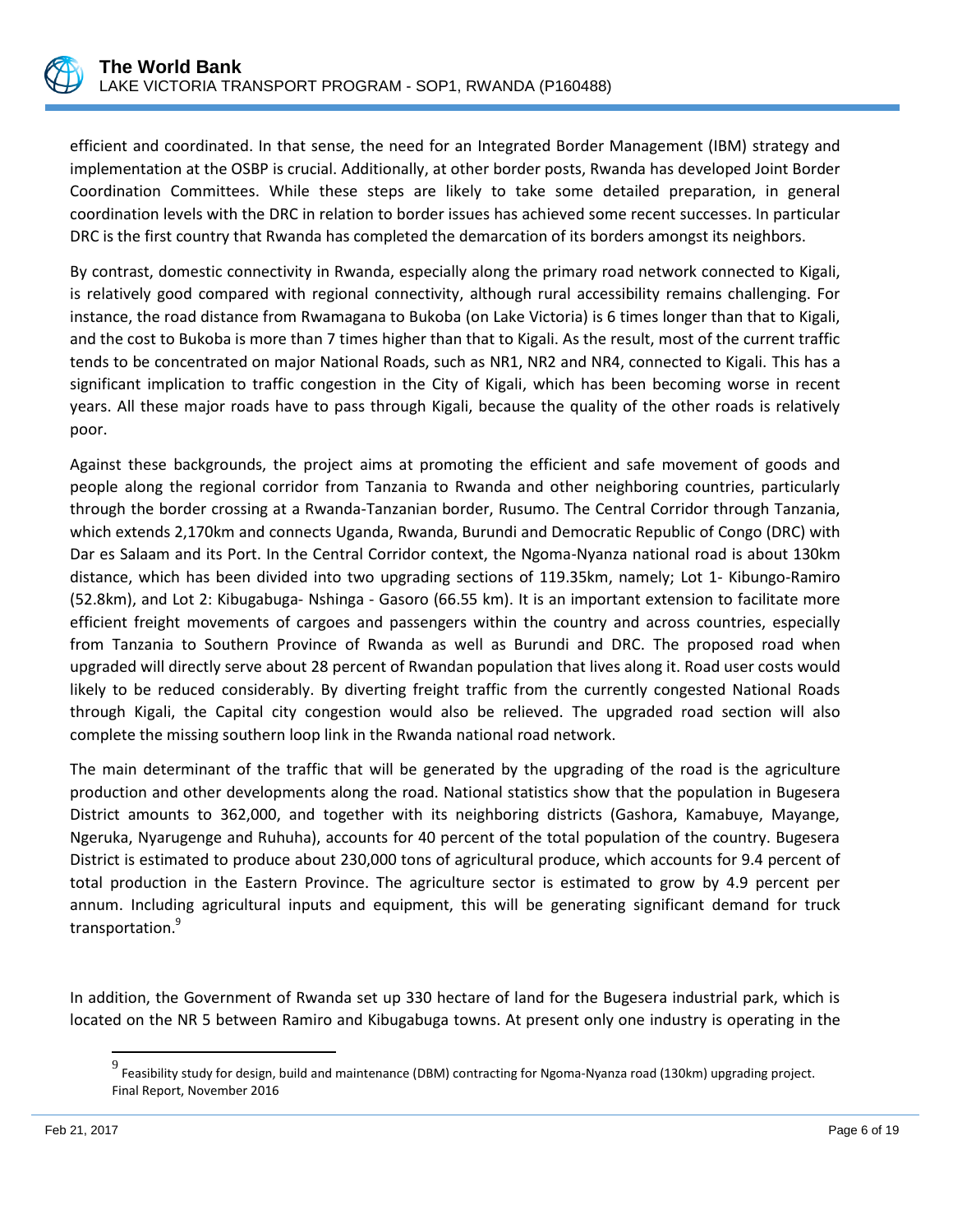

area, a steel rolling mill, producing steel bars and some steel plates obtained from steel scraps. The plant has the capacity of 30,000 ton/year, the current output accounts for 12,000 tons. As adequate infrastructure is developed, more industries are expected to be established in the next 3 years. Although many inputs and outputs would be transported from and to Kigali, significant truck traffic would also be generated along the Ngoma – Nyanza Road[.](#page-5-0)<sup>9</sup>

Finally, a new international airport located at 25km south of Kigali in Bugesera District is expected to come into service in 2018. The new Bugesera International Airport will generate additional passenger and cargo traffic, and the Nyanza-Ngoma will facilitate access to the airport for travelers coming from south-western and south-eastern districts. Currently, Kigali International Airport serves 600,000 passengers per year, which is expected to increase to 878,460 by 2019. In Rwanda, with the steady economic growth in the last five years, the air passenger traffic has grown strongly by about 10 percent per year. Assuming that half of the current traffic would be diverted to the new airport, 20 percent of them would come from Nyanza and Huye, 10 percent from Ngoma and Kirehe, and the average vehicle occupancy is 4 passenger per car, about 60 and 30 light vehicles would pass Kibugabuga-Nshinga-Gasoro and Ngoma-Ramiro section, respectively[.](#page-5-0)<sup>9</sup>

Rwanda places considerable priority on establishing and strengthening the institutions in the transport sector to ensure that they meet their mandate in an effective and efficient manner. The transport sector is under the responsibility of the Ministry of Infrastructure (MININFRA), which aims to enhance quality, sustainability, efficiency and effectiveness of infrastructure facilities in the country. The Rwanda Transport Development Agency (RTDA) was established as an autonomous agency to oversee the transport sector infrastructure in 2010. RTDA is currently mandated with management of 6,500km of national and district classified road network including 1,250km paved roads and rising. RDTA has an annual budget of approximately USD 100 million from the government. It has a staffing strength of 97, of which 63 are technical staff. Rwanda has successfully maintained its road network through establishing in 2003 a functional and independent Road Maintenance Fund (RMF) with a current estimate annual revenue of 35 billion RWF. RMF is covering 100% of the paved roads and 70% of classified unpaved roads using revenue sources that include fuel levies and transit fees collected from traffic passing through Rwanda's borders.

In addition to the management and upgrading of the physical infrastructure, there are several other initiatives relating to safety and sustainability in the road transport sector. However, road safety, axle load control and integrated border management deserve closer attention. There are 8-axle load stations at entry points in Rwanda which are non-operational at this time for various reasons including lack of appropriate computer software. RTDA and the National Police have the mandate of checking and enforcing axle load control, however, they do not have sufficient means either in regulation or operational equipment. RTDA needs to commission assistance to make recommendations to improve/implement effective axle load regulation in harmonization with the EAC.

Improvements to road infrastructure coupled with speedy movement of people and goods have also increased hazards to the dwellers along the roads. World Health Organization (WHO) data estimates that 1.2 million people worldwide, and 3,782 in Rwanda, died in 2013 as a result of road traffic injuries (RTI). In Rwanda, the rate of RTI per 100,000 population is tied with Iran as the eighth worst in the world at 32.1, only slightly better than Tanzania's rate of 32.9. Across Sub-Saharan Africa, RTI's are expected to increase from the 10th leading cause of death in 2015, with 243,000 deaths (or 25 per 100,000 population), to the 6th leading cause of death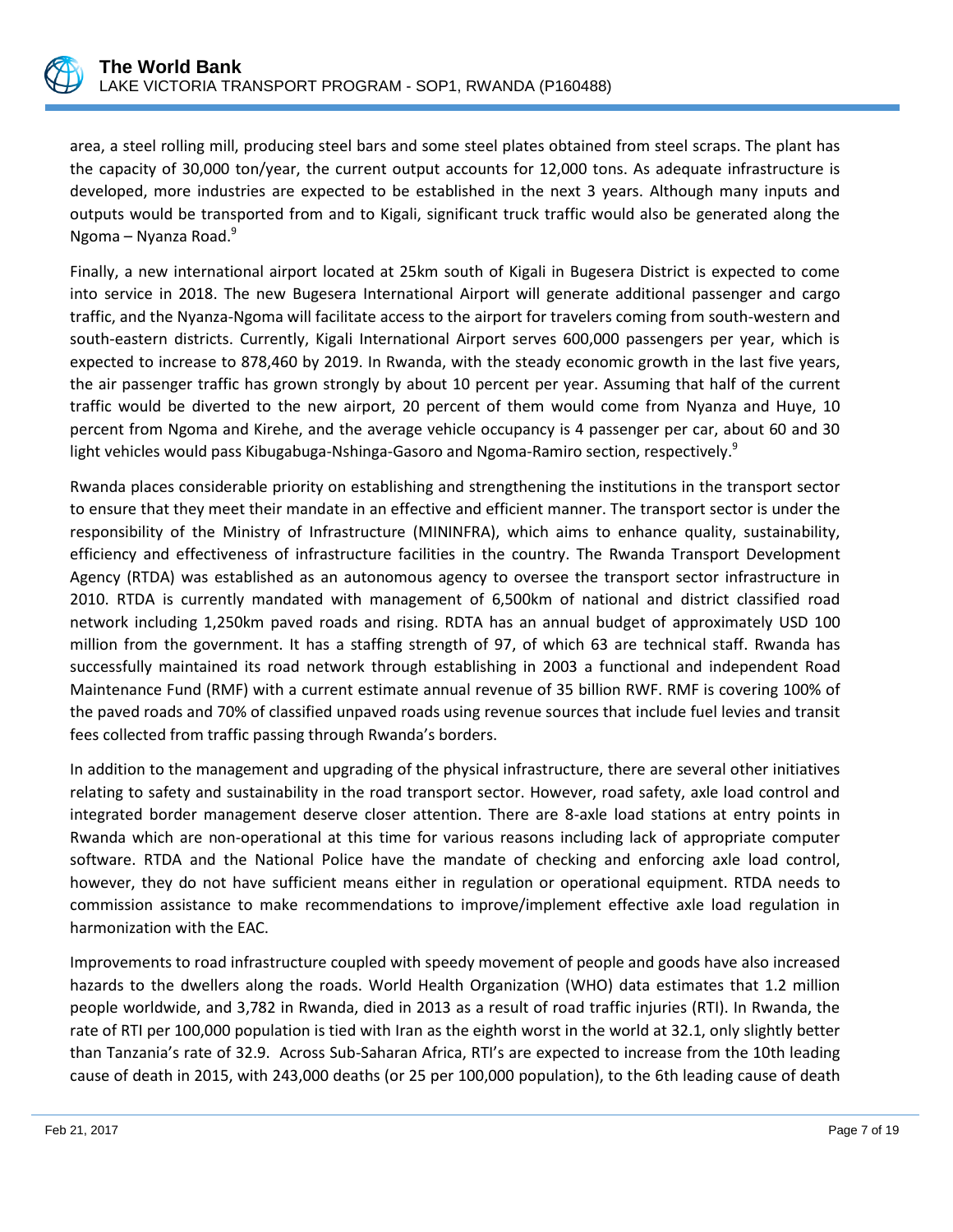

in 2030, with 514,000 deaths (38 per 100,000). Not all groups are equally vulnerable to RTIs, and they are the leading cause of death globally among those aged 15-29 (13.1% of all deaths, and especially for males in this age group (18.3% of deaths). Approximately 90% of RTI deaths occur in low- and middle-income countries (LMICs).<sup>10</sup> An assessment of post-crash response systems – one of the five pillars of road safety – is needed in Rwanda and the project provides the opportunity to support this activity and provide the basis for improving the system along the project corridor following Safe System approach during implementation.

## **C. Proposed Development Objective(s)**

## Development Objective(s) (From PAD)

The program development objective is to facilitate the sustainable movement of goods and people in the Lake Victoria region, whilst strengthening the institutional framework for transport safety.

The project development objective for SOP1 Rwanda is to improve the efficient and safe movement of goods and people along the regional corridor from the border crossing at Rusumo to the border crossing at Nemba and Rusizi together with upgrades to road asset management and road safety in Rwanda.

#### Key Results

**The Program Level Indicators.** Progress towards the attainment of the program objectives will be assessed through the program indicators outlined below.

- (a) Reduction in travel time between defined origins and destinations (percentage);
- (b) Reduction in transport cost for users (percentage);
- (c) Actual throughput/capacity in the lake ports/border crossings (million tons per annum);
- (d) Direct project beneficiaries of improved roads/ports/ferries (number), percentage of which female; and

(e) Share of rural population with access to all-weather road/ferry service (percentage); number of rural people

**PDO Level Results Indicators.** The project development objective will be realized by the following components: (i) Component 1: Improving the Physical Infrastructure and (ii) Component 2: Improving the institutional infrastructure and implementation assistance. Progress towards the attainment of the PDO will be assessed through the following indicators (detailed in Section VII).

- (a) Reduction in travel time from Kibugabuga to Gasoro (hours);
- (b) Reduction in transport cost for users (percentage);
- (c) Roads in good and fair condition as a share of total classified road network in Rwanda (Percentage);
- (d) Direct project beneficiaries (number);
- (e) Share of rural population with an access to all-season road (Percentage);
- (f) National roads network sections maintained using Road Maintenance Fund (km); number of permanent jobs created using Local Community Associations (LCAs)
- (g) Survey reports on citizen engagement available (Yes/No);

 $\overline{\phantom{a}}$ 

<sup>10</sup> WHO Global Status Report on Road Safety 2015.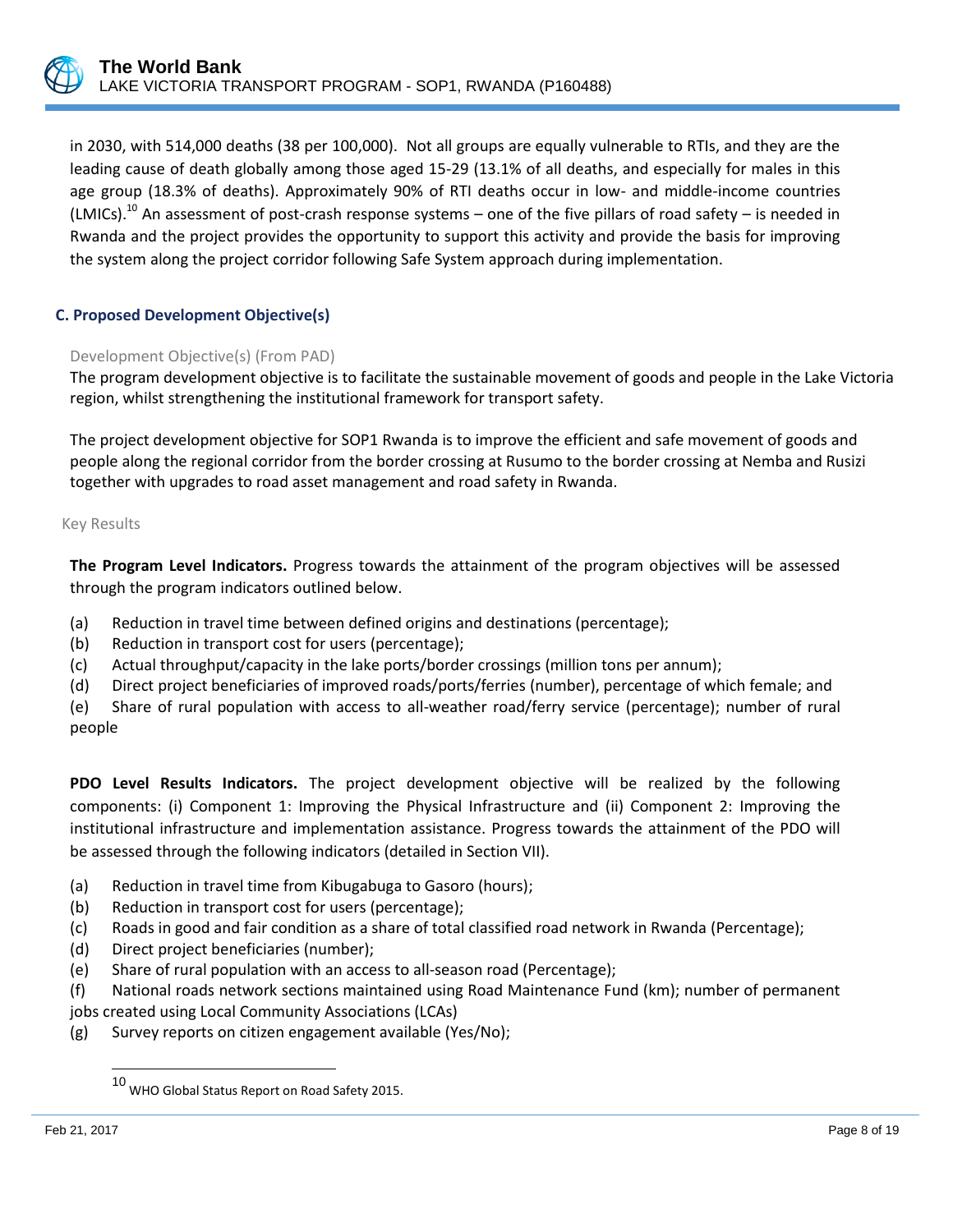

(h) Road safety measures introduced from Kibugabuga to Gasoro (Yes/No); Guardrails and Footpaths for pedestrian & vehicle safety (km); and

(i) Progress on post-crash response (Yes/No).

## **D. Project Description**

#### **Project Components**

The LVTP SOP1, Rwanda (Ngoma-Nyanza road) represents the first project(s) to be prepared under the Integrated Corridor Development Initiative (the Intermodal Strategy) in the East Africa Community (EAC) countries. The Bank financing is sought for upgrading of the proposed road section under Lot 2: Kibugabuga-Nshinga - Gasoro (66.55 km), and it includes 3-year multi-year maintenance. The components, the constituent activities and provisional costs for SOP1 in Rwanda are described below:

**Component 1: Improving the physical infrastructure** including:

*Sub-component 1.1: Road Infrastructure - Upgrading Ngoma-Nyanza road Lot 2: Kibugabuga- Nshinga - Gasoro (66.55 km).* The improvement of the primary infrastructure through design, build (30-months) and maintenance (3 years after completion of works) for Lot 2- Kibugabuga- Nshinga - Gasoro road section 66.55km as part of the Ngoma-Nyanza upgrading road section (119.35km) including drainage structures, and other necessary complementary infrastructure for corridor management. The cost of this sub-component includes physical contingencies at 10%, whereas the contract shall be awarded on Lump sum fixed price basis. The implementation will be accomplished using Design-Build-Maintain (DBM) type of contracting, and among key implementation features Safe System approach for road safety will be an integral part of the road design and implementation of works.

*Sub-component 1.2: Implementation of the Resettlement Action Plans (RAPs) -* related to road works on Lot 2 Kibugabuga- Nshinga - Gasoro road section under sub-component 1.1 above with counterpart contribution by the GoR.

**Component 2: Improving the institutional infrastructure and implementation assistance** - This component will provide support to strengthen and harmonize the institutional framework to ensure safe and efficient operation of private and public transport including cargo and transit traffic, and capacity building and assistance to support implementation of the project, including:

*Sub-component 2.1: Monitoring/supervision of Upgrading Ngoma-Nyanza road Lot 2: Kibugabuga- Nshinga - Gasoro (66.55km).* Technical assistance (TA) to RTDA for monitoring of the Design-Build and Maintenance (DBM) civil works for Lot 2, Kibugabuga- Nshinga - Gasoro road section 66.55km including review and approval of design reports prepared by the Contractor as well as monitoring of implementation of the ESIA, RAPs, and Safe System approach along the road corridor. As part of this TA, an assessment of the post-crash response system will be made and recommendations provided to the affected line ministries for follow-up and implementation.

**Sub-component 2.2: Technical Assistance (TA) to RTDA and Implementing Agency and Ministry;** (1) support to Single Project Implementation Unit (SPIU) in RTDA for Program Implementation including incremental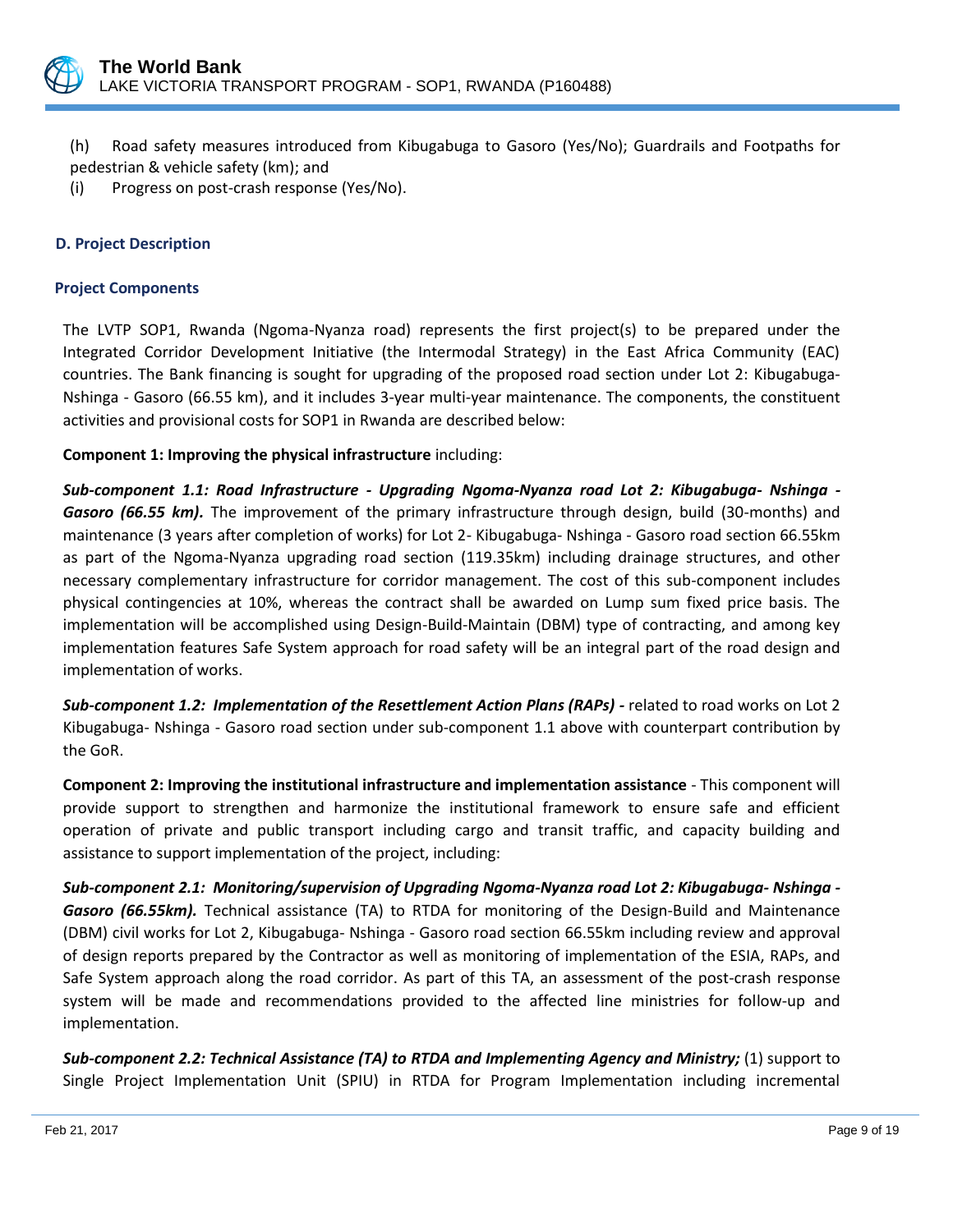

operating cost; (2) TA to review and update of the Axle Load Enforcement; (3) TA and training to RTDA/MININFRA to build capacity in Environment and Social safeguards (including on gender related risks); (4) TA for baseline surveys and monitoring and evaluation of the project activities; (5) TA to strengthen the Technical and Fiduciary systems at RTDA; and (6) TAs for Technical and Safeguards Audits.

**Partnerships under parallel financing.** The Japan International Cooperation Agency (JICA) have expressed interest to provide a loan to upgrade part of the Ngoma – Nyanza road based on terms to be negotiated between the GoR and Government of Japan (GoJ). This parallel loan will support the upgrading of Lot 1- Kibungo-Ramiro (52.8km) section of Ngoma – Nyanza upgrading road section of 119.35km, and GoR have formally requested JICA to finance the upgrading of above road section as part of the bilateral cooperation between GoR and GoJ. The financing will cover the cost of works, detailed design and supervision consultancy services as well as a separate Technical Assistance (TA) for capacity building of the national contracting entities in asphalt road construction. GoR will provide funds for implementation of the RAPs and payment of taxes (VAT and Import Duties). The construction works will be implemented following the traditional approach with the detailed design expected to be conducted by a consultancy firm before procurement of works contractor. JICA will not finance the maintenance of the completed road works, which will be taken over by the government under the Rwanda Road Maintenance Fund.

**Integrated Border Management at Rusizi I.** The immigration department and RRA have identified the need to engage at an early stage with their DRC counterparts to agree on the different aspects and issues related to the OSBP at Rusizi I. Unlike the EAC partner states, Rwanda does not have a legal agreement under which it can develop the OSBP. This legal agreement would need to be approved by the Rwandan Parliament. It is important that the legal agreement be completed to ensure that both parties have clarity on the OSBP model and the responsibilities for each party. As such the government is contemplating parallel financing to implement IBM at Rusizi I. This would include work on finalizing the legal agreements, workflow and process design among other areas and include capacity building, stakeholder sensitization, training and monitoring and evaluation. IBM is already under implementation at Rusizi II, which is located near Rusizi I, under TMEA support using grant financing.

## **E. Implementation**

## Institutional and Implementation Arrangements

The Lake Victoria Transport Program will be implemented by a defined Project Implementation Team (PIT) in each of the three countries. These national level teams will be coordinated by a steering committee established under the Lake Victoria Basin Commission (LVBC), based in Kisumu, and the EAC Secretariat, based in Arusha. The latter would also support the harmonization and implementation of the necessary changes to the institutional framework to support the introduction of safe and efficient transport on Lake Victoria and the regional transport network.

At the national level, under the overall coordination by the Ministry of Infrastructure (MININFRA), the project in Rwanda will be implemented by the Single Project Implementation Unit (SPIU) within the Rwanda Transport Development Agency (RTDA) as the lead agency dealing with coordination for restoring the physical infrastructure and strengthening the institutional framework for transport. RTDA will serve as the direct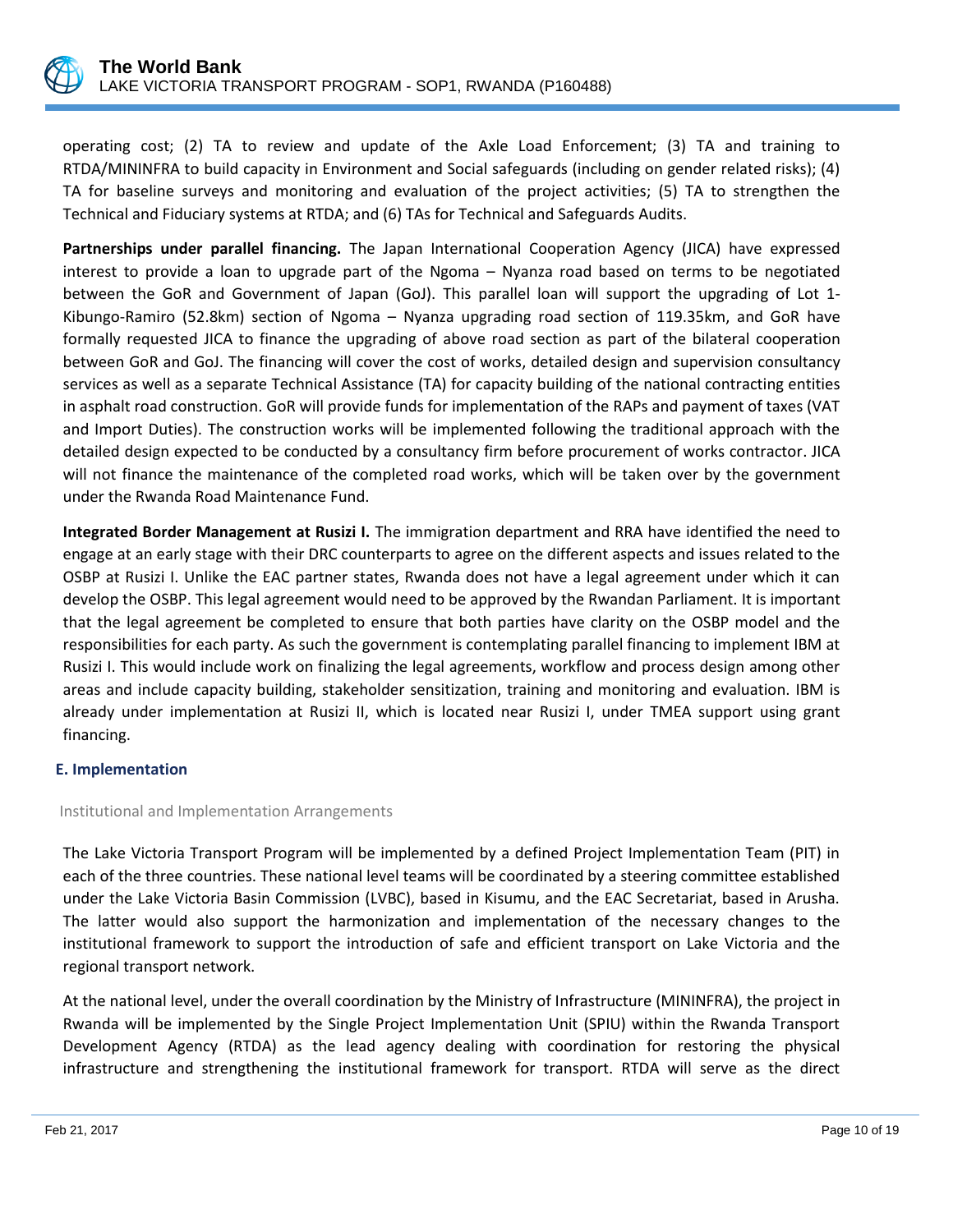

interlocutor with the Bank and establish an oversight steering committee monitoring mechanism, and report semi-annually on progress to the Bank and stakeholders. SPIU is currently serviced by contractual staff that was competitively selected by the RTDA. It will play a supervisory role, offering guidance to project implementation, focusing on technical, procurement, supervision, social and environmental safeguards, and financial management aspects. Roles and responsibilities of dedicated SPIU staff will be provided to the Bank as part of the Project Implementation Manual (PIM) prior to negotiation. RTDA will draw on expertise from the RRA, Directorate of Immigration and Emigration (DGIE), and Rwanda National Police (RNP) for the coordination of parallel implementation of IBM; and Road Safety respectively. RMF will provide guidance on the sustainability of the investments. Other implementation oversight and coordination will be done as mapped out in Figure 2 below.

RTDA will organize quarterly project steering committee review meetings during implementation owing to the multi-sectoral nature of activities involving various ministries and agencies in Rwanda. The Rwanda Environmental Management Agency (REMA), Ministry of Disaster Management and Refugees Affairs (MIDIMAR), and Ministry of Gender and Family Promotion (MIGEPROF) will advise on cross-cutting areas relating to safeguards, climate change and disaster risk mitigation; and main-streaming of gender in project design and implementation. Ministry of Agriculture (MINAGRI) and Ministry of Trade, Industry and East Africa Community Affairs (MINEACOM) will be engaged time-to-time as part of key patrons of the proposed investments and reforms for the improved economic growth and regional development dynamics.

#### . **F. Project location and Salient physical characteristics relevant to the safeguard analysis (if known)**

The project will upgrade Ngoma-Nyanza national road, a 130km distance divided into two upgrading sections of 119.35km, namely; Lot 1- Kibungo-Ramiro (52.8km), and Lot 2: Kibugabuga- Nshinga - Gasoro (66.55 km). This is an existing road, which will require upgrading along with other accompanying works, such as drainage and laying of the optic cable. The proposed project has moderate environment impact localized to the project site, therefore the project was assigned EA category B. The project triggers WB OP 4.01 – Environmental Assessment, OP 4.04 – Natural Habitats and OP 4.11 – Physical Cultural Resources - OP 4.12 on Involuntary Resettlement as physical displacement and economic displacement will result in land acquisition and relocation. The policy on Natural Habitats applies as the road crosses two wetlands, which are addressed in ESIA as per provisions of OP 4.04. ESIA and RAPs for the project have been prepared and disclosed in-country on March 21, 2017 and in the Bank's InfoShop on March 23, 2017 before project appraisal. ESIA identifies project impacts including potential disturbance of the national habitats, and construction related impacts, such as management of vibration, borrow pit management, road safety training for stakeholders in the road corridor, prevention of HIV/AIDS and sexually transmitted diseases, worksite health and safety, general environmental management of construction sites, quarry sites and borrow pits, solid waste disposal, traffic management, access, road safety. A socio-economic survey and valuation of the affected assets and livelihoods was undertaken as part of RAP. Compensation and resettlement assistance will be carried out before the commencement of the civil works. As the project is following DBM type of contracting for construction and maintenance, the final road design shall be completed by the Contracting Entity with subsequent necessary updates, as needed, to the disclosed ESIAs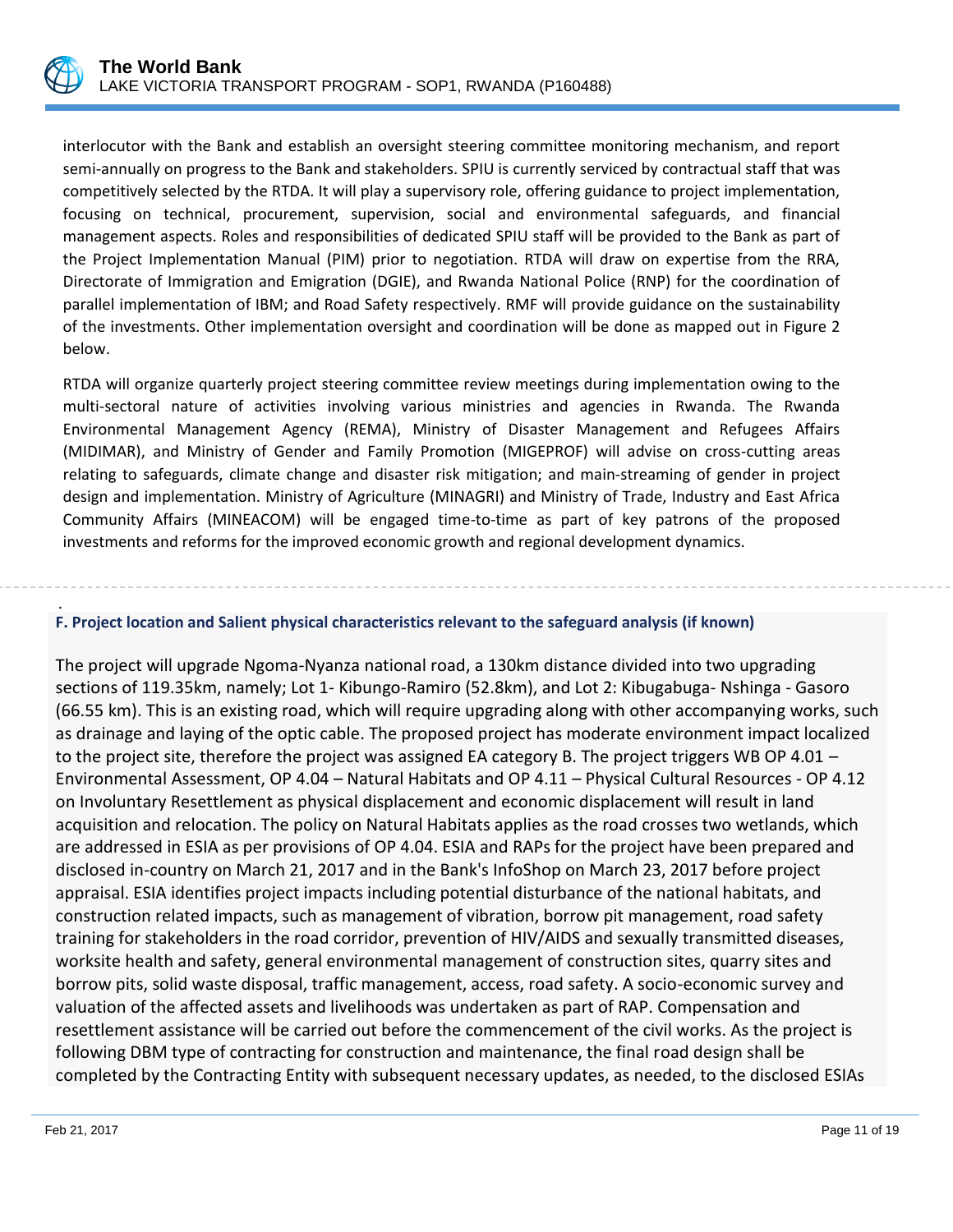

RAP that shall be cleared by the Bank, and re-disclosed for compensation prior to start of any civil works. Lot 1 of the project is planned to be implemented through JICA financing yet to be secured by the Government. JICA safeguards policies refer to the World Bank's safeguards policies, thus World Bank Safeguards Policies will apply also under Lot 1 throughout the project life (preparation and implementation). The government will ensure that the Lot 1 will remain subject to the World Bank Safeguards requirements.

## **G. Environmental and Social Safeguards Specialists on the Team**

Svetlana Khvostova,Lilian Wambui Kahindo

## **SAFEGUARD POLICIES THAT MIGHT APPLY**

| <b>Safeguard Policies</b>           | Triggered? | <b>Explanation (Optional)</b>                                                                                                                                                                                                                                                                                                                                                                                                                                                                                                                                                              |
|-------------------------------------|------------|--------------------------------------------------------------------------------------------------------------------------------------------------------------------------------------------------------------------------------------------------------------------------------------------------------------------------------------------------------------------------------------------------------------------------------------------------------------------------------------------------------------------------------------------------------------------------------------------|
|                                     |            | The project has prepared an ESIA together with<br>ESMP, which will be publicly disclosed in Rwanda<br>and in the Bank InfoShop prior to Project appraisal.<br>The ESIA findings confirmed proposed EA Category<br>B, as the impacts are going to be localized to the<br>project site and largely reversible with diligent<br>implementation of the project ESMP.                                                                                                                                                                                                                           |
| Environmental Assessment OP/BP 4.01 | Yes        | The ESIA and ESMP have undergone public<br>consultations with the project stakeholders, which<br>revealed broad support to the project and provided<br>suggestions that were included in the ESMP. The<br>project will mitigate the identified negative impacts<br>by (i) ensuring that all safeguards instruments i.e.<br>the Environment and Social Management Plan and<br>the Resettlement Action Plan, are disclosed and<br>implemented in full; (ii) providing support to the<br>Districts through the RTDA team to manage,<br>supervise and implement the safeguards<br>instruments. |
| Natural Habitats OP/BP 4.04         | Yes        | The policy triggered as the road crosses three<br>natural habitats: Gako natural reserve and Akagera<br>and Akanyaru wetlands. Akagera wetland complex<br>was proposed to be a RAMSAR site, while Akanyaru<br>wetland was recognized recently as an Important<br>Birding Area.                                                                                                                                                                                                                                                                                                             |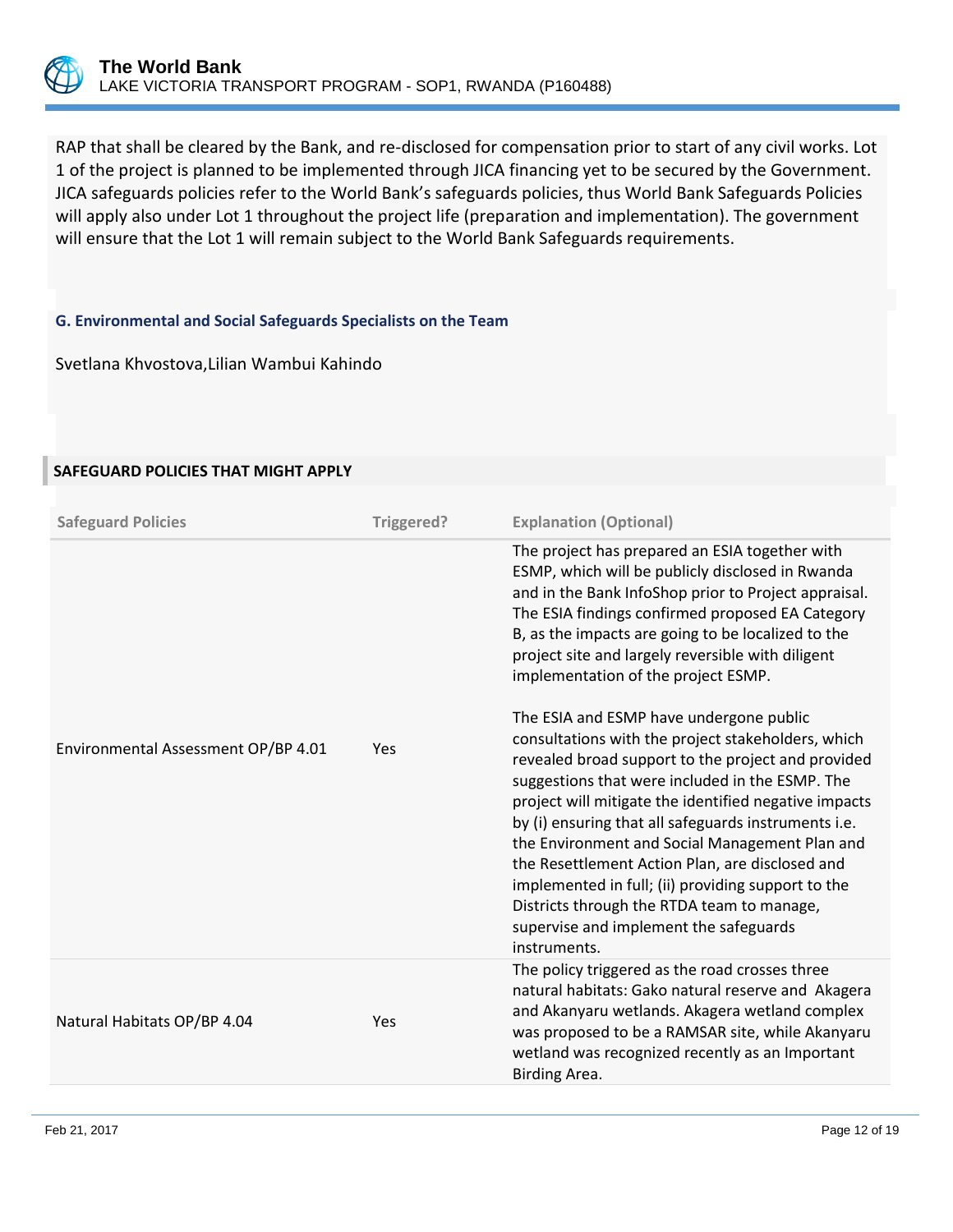

|                                        |     | These habitats are not expected to be impacted by<br>the project, as there is an existing road corridor,<br>precautionary measures were proposed in the ESIA<br>to ensure proper resources management and safety<br>of construction activities. The goal of the project<br>mitigation measures is to ensure that the ecological<br>functions of the wetlands are retained.                                                                                                                                                                                                                                                                                                                                                                                                                                                                                                                                                                                                                                                                                                                                                                                                                                                                                                                                                                                                                                                                                                          |
|----------------------------------------|-----|-------------------------------------------------------------------------------------------------------------------------------------------------------------------------------------------------------------------------------------------------------------------------------------------------------------------------------------------------------------------------------------------------------------------------------------------------------------------------------------------------------------------------------------------------------------------------------------------------------------------------------------------------------------------------------------------------------------------------------------------------------------------------------------------------------------------------------------------------------------------------------------------------------------------------------------------------------------------------------------------------------------------------------------------------------------------------------------------------------------------------------------------------------------------------------------------------------------------------------------------------------------------------------------------------------------------------------------------------------------------------------------------------------------------------------------------------------------------------------------|
| Forests OP/BP 4.36                     | No  |                                                                                                                                                                                                                                                                                                                                                                                                                                                                                                                                                                                                                                                                                                                                                                                                                                                                                                                                                                                                                                                                                                                                                                                                                                                                                                                                                                                                                                                                                     |
| Pest Management OP 4.09                | No  |                                                                                                                                                                                                                                                                                                                                                                                                                                                                                                                                                                                                                                                                                                                                                                                                                                                                                                                                                                                                                                                                                                                                                                                                                                                                                                                                                                                                                                                                                     |
| Physical Cultural Resources OP/BP 4.11 | Yes | Physical Cultural Resources (PCR) were not identified<br>along the road corridor. However, ESIA includes a<br>"Chance Finds" procedure to handle any accidental<br>finds.                                                                                                                                                                                                                                                                                                                                                                                                                                                                                                                                                                                                                                                                                                                                                                                                                                                                                                                                                                                                                                                                                                                                                                                                                                                                                                           |
| Indigenous Peoples OP/BP 4.10          | No  |                                                                                                                                                                                                                                                                                                                                                                                                                                                                                                                                                                                                                                                                                                                                                                                                                                                                                                                                                                                                                                                                                                                                                                                                                                                                                                                                                                                                                                                                                     |
| Involuntary Resettlement OP/BP 4.12    | Yes | The project has developed a Resettlement Action<br>Plan (RAP) that was disclosed in Rwanda on March<br>21, 2017 and Bank Infoshop on March 23, 2017. A<br>socio-economic survey and valuation of the affected<br>assets and livelihoods was undertaken and a<br>compensation proposed as part of RAP.<br>Compensation and resettlement assistance will be<br>carried out before the commencement of the civil<br>works. As the project is following DBM type of<br>contracting for construction and maintenance, the<br>final road design shall be completed by the<br>Contracting Entity with subsequent necessary<br>updates, as needed, to the disclosed RAP that shall<br>be cleared by the Bank, and re-disclosed for<br>compensation prior to start of any civil works. The<br>socio-economic Survey was conducted between<br>June and August 2016 and was completed for the<br>entire project road and, separately for three sections<br>namely, (i) Kibungo - Ramiro proposed under JICA<br>parallel financing (52.8 km), (ii) Kibugabuga - Shinga<br>(42.2 km), and (iii) Shinga - Gasoro (24.15 km). The<br>last two sections have been combined into Lot 2 -<br>Kibugabuga- Nshinga - Gasoro (66.55 km) to be<br>financed under the proposed project.<br>The Resettlement Action Plan highlighted that up to<br>312 Project Affected Households (PAHs) will be<br>physically displaced with a total number of 1,966<br>Project Affected People (PAPs) along road divided |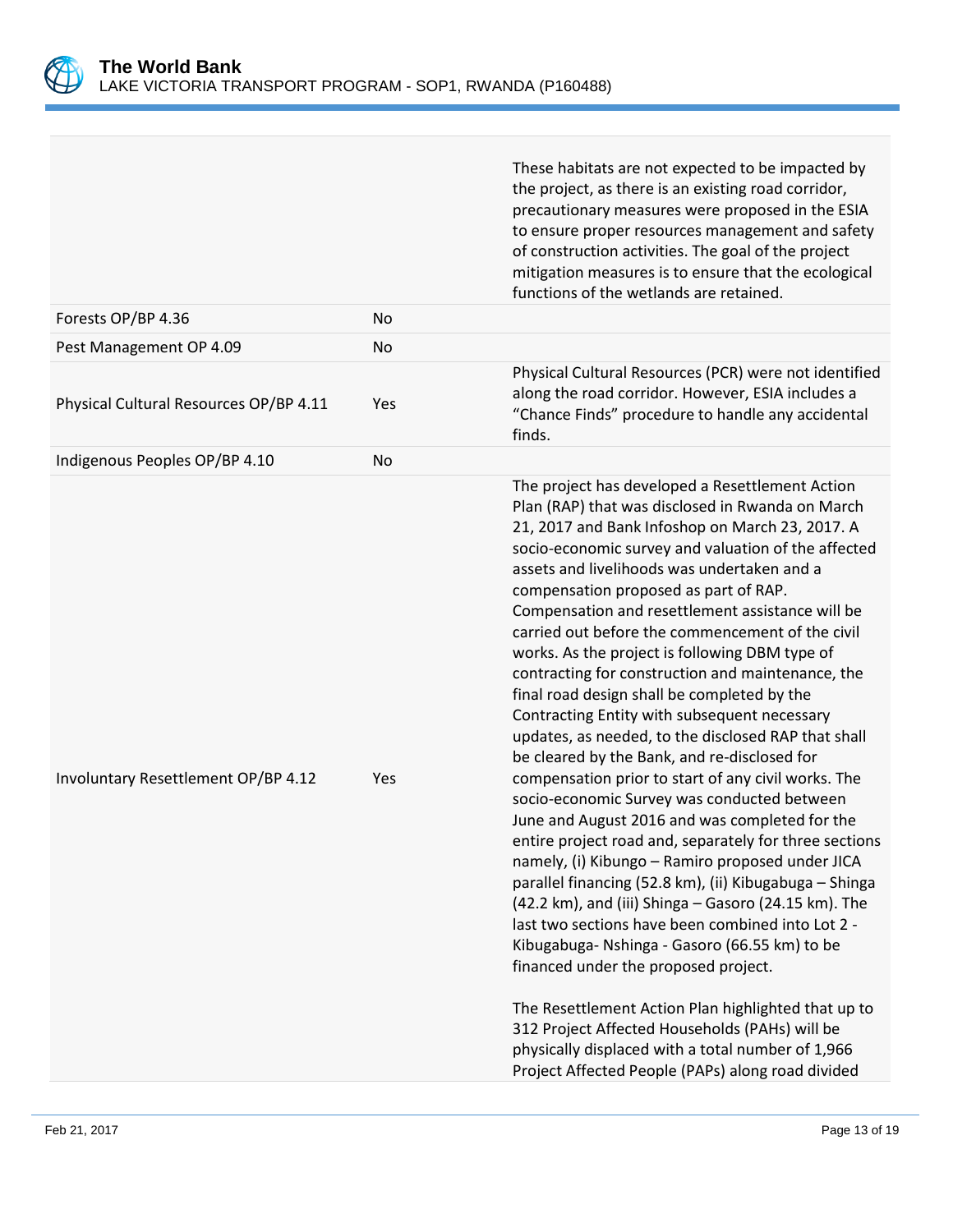

into two lots, namely; Lot 1 - Kibungo (in Ngoma District) to Ramiro (in Bugesera District) with 68 PAHs and 429 PAPs, and Lot 2 - Kibugabuga (in Bugesera District) to Nshinga (in Nyanza District) and Gasoro (in Nyanza District) with 244 PAHs and 1537 PAPs.

Amid those 312 PAHs, 167 were identified to be vulnerable as widows/divorcee women, including 52 in Nyanza, 32 in Bugesera and 16 in Ngoma districts. In addition to widow/divorcee, 67 PAHs including children heading households and those aged beyond 65 years were identified as vulnerable (39 in Nyanza, 23 in Bugesera and 5 in Ngoma), and would be given additional assistance. All these 312 Project Affected Households (PAHs) to be physically displaced will easily be relocated in their own land given that only 25% of them will loose close to or above 50% of their plots. In total, 586 households will be partially affected by losing crops, trees, land and part of premises without necessarily having to be displaced to give way for the implementation of the proposed road-upgrading project. Also, 11 social structures, which include 4 schools, 2 churches, 4 hospitals and 1 market, which will be partly or completely affected. From the market 100 traders will be temporarily economically displaced.

| Safety of Dams OP/BP 4.37                         | No. |
|---------------------------------------------------|-----|
| Projects on International Waterways<br>OP/BP 7.50 | No. |
| Projects in Disputed Areas OP/BP 7.60             | No. |

## **KEY SAFEGUARD POLICY ISSUES AND THEIR MANAGEMENT**

## **A. Summary of Key Safeguard Issues**

1. Describe any safeguard issues and impacts associated with the proposed project. Identify and describe any potential large scale, significant and/or irreversible impacts:

The improved conditions at Ngoma-Nyanza road are expected to result in positive impacts such as increased employment and temporary income generation during construction and increased accessibility and mobility of people and goods, reduced travel time and travel costs after the completion of road upgrade. During construction there will be a number of land preparations, excavations, soil disturbance and increased traffic around the sites as a result of heavy trucks delivering various construction materials and machineries and equipment taking away the generated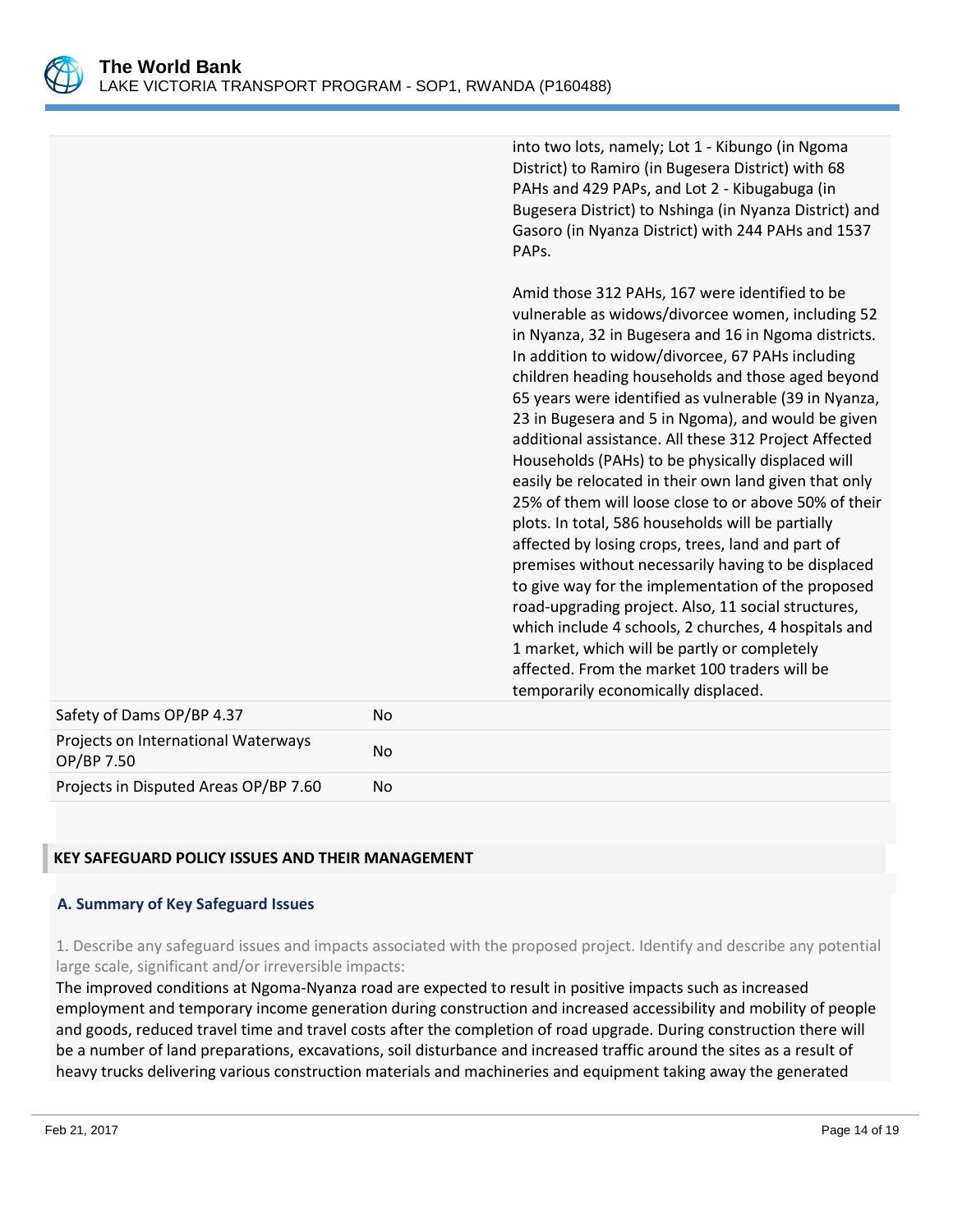

waste including construction debris. All these have potential to pollute and degrade the environment through soil erosion, noise, dust, vibration and air pollution. Health and safety of workers and communities are also a concern, such as spread of STD/HIV amongst the construction workers and within the community in the vicinity of construction activities. In addition to general issues related to construction activities, the Project triggered policy on Natural Habitats (OP 4.04), as the Project road crosses three natural habitats, Akagera and Akanyaru wetlands and Gako natural reserve which requires additional mitigation measures to be implemented during construction activities to avoid encroachment, degradation and or long term impacts on these natural habitats.

Amid the 312 PAHS, 167 were identified to be vulnerable as widows/divorcee women, including 52 in Nyanza, 32 in Bugesera and 16 in Ngoma districts. In addition to widow/divorcee, 67 PAHs including children heading households and those aged beyond 65 years were identified as vulnerable (39 in Nyanza, 23 in Bugesera and 5 in Ngoma), and would be given additional assistance. In total, 586 households will be partially affected by losing crops, trees, land and part of premises without necessarily having to be displaced to give way for the implementation of the proposed roadupgrading project. Also, 11 social structures, which include 4 schools, 2 churches, 4 hospitals and 1 market, which will be partly or completely affected. From the market 100 traders will be temporarily economically displaced.

2. Describe any potential indirect and/or long term impacts due to anticipated future activities in the project area: Long term impacts of the Project are largely positive such as reduction in travel time and costs, improved connectivity, accessibility and mobility in the rural areas, improved movement of goods and trade towards improvement of local economy, increase in social and industrial activity, improved road safety, better drainage system, and reduction in fuel consumption and greenhouse gases.

3. Describe any project alternatives (if relevant) considered to help avoid or minimize adverse impacts. Among the project alternatives considered in the feasibility and detailed design include "without the project" scenario, and review of different routes in an attempt to achieve the same connectivity, and use of different construction techniques. The optimal construction techniques identified are going to combine the use of machinery and use of manual labor to maximize job opportunities for the locals.

4. Describe measures taken by the borrower to address safeguard policy issues. Provide an assessment of borrower capacity to plan and implement the measures described.

The responsibility for safeguard compliance is fully integrated into the overall implementation arrangements for the project, with the Rwanda Transport Development Agency(RTDA) and having previous experience as the main Implementing Agency implementing several similar projects under government, World Bank and African Development Bank (AfDB) financing. An initial capacity assessment indicates that the Agency has limited capacity for implementation of Bank safeguards. The Agency has environmental and social safeguards officers allocated to the project, but their capacity can be supplemented through collaborating with Ministry of Agriculture (MINAGRI's) safeguards team which provides an opportunity for interagency learning. The districts along the road already have positions of Environmental Officers who are already working with the RTDA in preparing project documentation. They do not, however, have a position of a social expert and will have to rely on RTDA or consulting services for social assessment and management needs. The project includes an allocation for technical assistance for safeguards capacity building. The preparation of the ESIA and RAP have integrated the social safeguards key Transport and ICT screening tool developed by the World Bank Transport and ICT GP.

5. Identify the key stakeholders and describe the mechanisms for consultation and disclosure on safeguard policies, with an emphasis on potentially affected people.

As part of ESIA and RAP preparation the Project held a number of public consultations with various stakeholders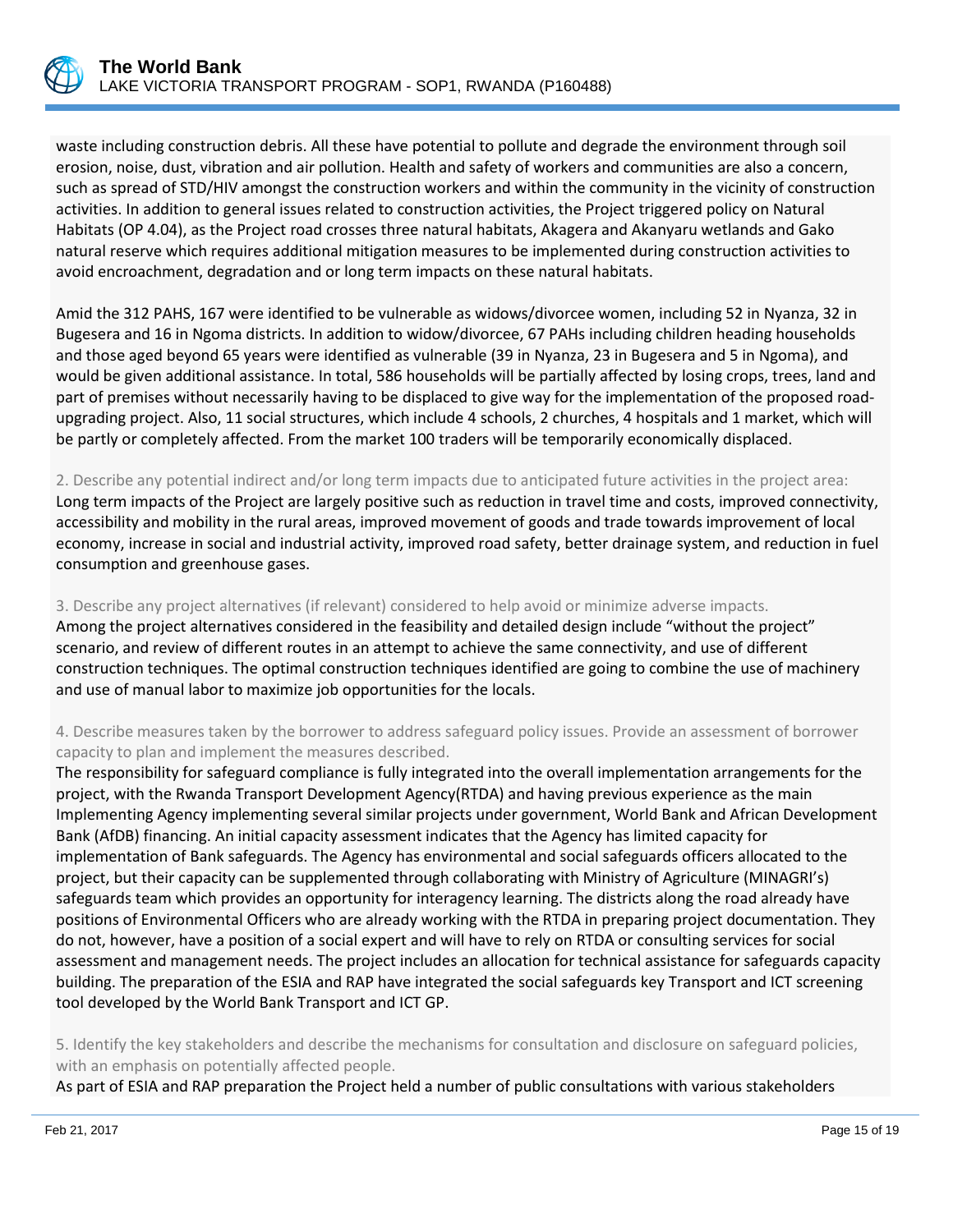

including the Project Affected People (PAPs) and other relevant stakeholders at the national level and at the local level (Ngoma and Nyanza District Authorities). Consultations included the following groups of stakeholders: PAPs, local communities interested in the project, RTDA, REMA, Districts local authorities, Water and Sanitation Corporation (WASAC), Rwanda National Police (RNP), Leaders at sector, cell and village levels, Youth and women committees, Opinion leaders, Religious communities. The Minutes of the meetings are included in the ESIA and RAP as annexes.

The ESIA was cleared by Bank on March 15, 2017, and the RAP was cleared on March 10, 2017. Both ESIA and RAP were disclosed in Rwanda local newspapers (including on RTDA website) on March 21, 2017; and in the Bank's InfoShop on March 23, 2017 prior to Appraisal.

## **B. Disclosure Requirements**

**OPS\_EA\_DISCLOSURE\_TABLE Environmental Assessment/Audit/Management Plan/Other**

| 16-Feb-2017                 | 23-Mar-2017                    |                                                                                                                |
|-----------------------------|--------------------------------|----------------------------------------------------------------------------------------------------------------|
| Date of receipt by the Bank | Date of submission to InfoShop | For category A projects, date of<br>distributing the Executive Summary of<br>the EA to the Executive Directors |

**"In country" Disclosure** Rwanda 21-Mar-2017

Comments

On RTDA website and summary in local newspapers providing links to RTDA website for full reports.

**Resettlement Action Plan/Framework/Policy Process**

Date of receipt by the Bank Date of submission to InfoShop

20-Feb-2017 23-Mar-2017

**"In country" Disclosure** Rwanda 21-Mar-2017

Comments

On RTDA website and summary in local newspapers providing links to RTDA website for full reports.

## **C. Compliance Monitoring Indicators at the Corporate Level (to be filled in when the ISDS is finalized by the project decision meeting)**

**OP/BP/GP 4.01 - Environment Assessment**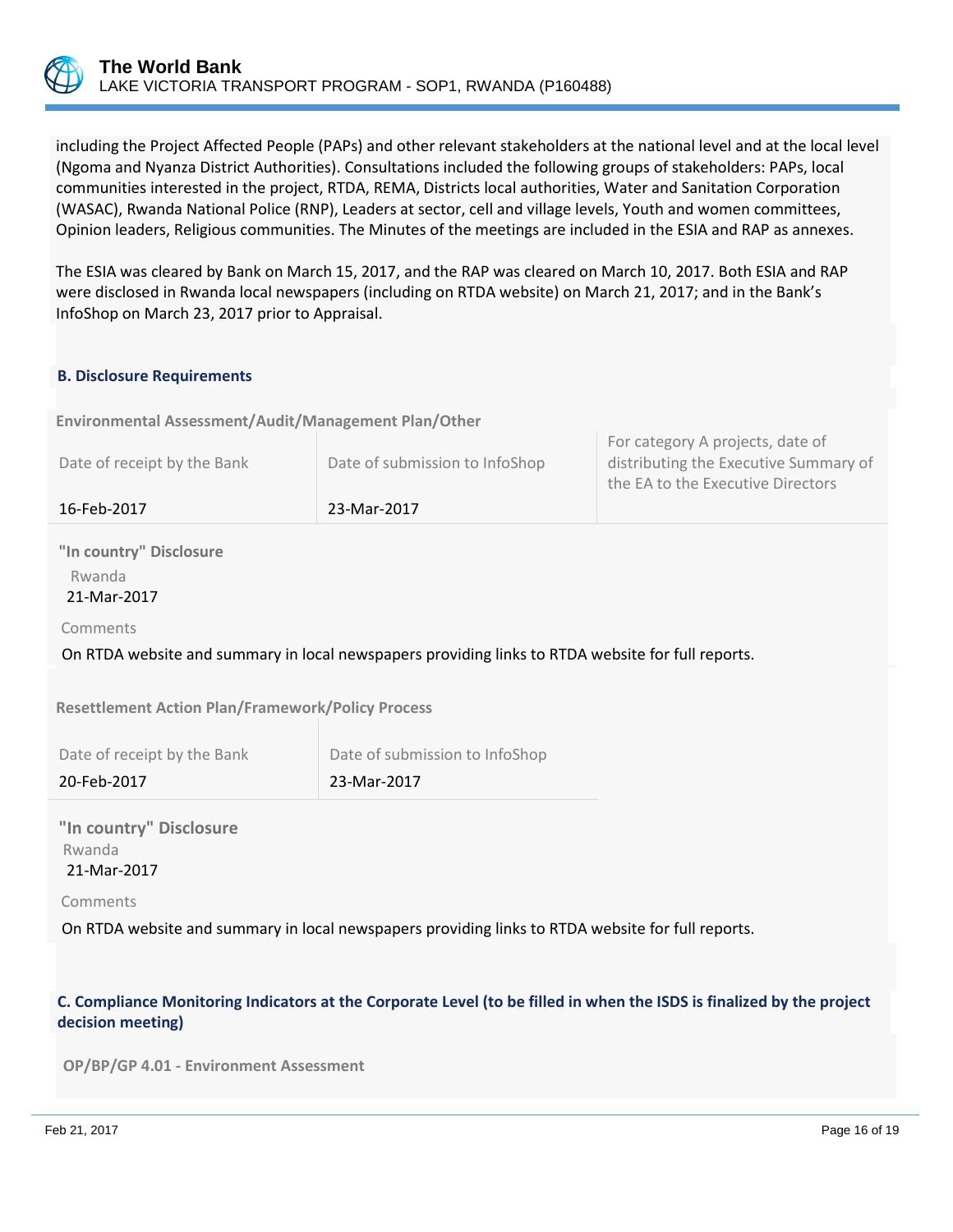

Does the project require a stand-alone EA (including EMP) report? Yes If yes, then did the Regional Environment Unit or Practice Manager (PM) review and approve the EA report? Yes Are the cost and the accountabilities for the EMP incorporated in the credit/loan? Yes **OP/BP 4.04 - Natural Habitats** Would the project result in any significant conversion or degradation of critical natural habitats? No If the project would result in significant conversion or degradation of other (non-critical) natural habitats, does the project include mitigation measures acceptable to the Bank? Yes **OP/BP 4.11 - Physical Cultural Resources** Does the EA include adequate measures related to cultural property? Yes Does the credit/loan incorporate mechanisms to mitigate the potential adverse impacts on cultural property? Yes **OP/BP 4.12 - Involuntary Resettlement** Has a resettlement plan/abbreviated plan/policy framework/process framework (as appropriate) been prepared? Yes If yes, then did the Regional unit responsible for safeguards or Practice Manager review the plan? Yes **The World Bank Policy on Disclosure of Information** Have relevant safeguard policies documents been sent to the World Bank's Infoshop? Yes Have relevant documents been disclosed in-country in a public place in a form and language that are understandable and accessible to project-affected groups and local NGOs? Yes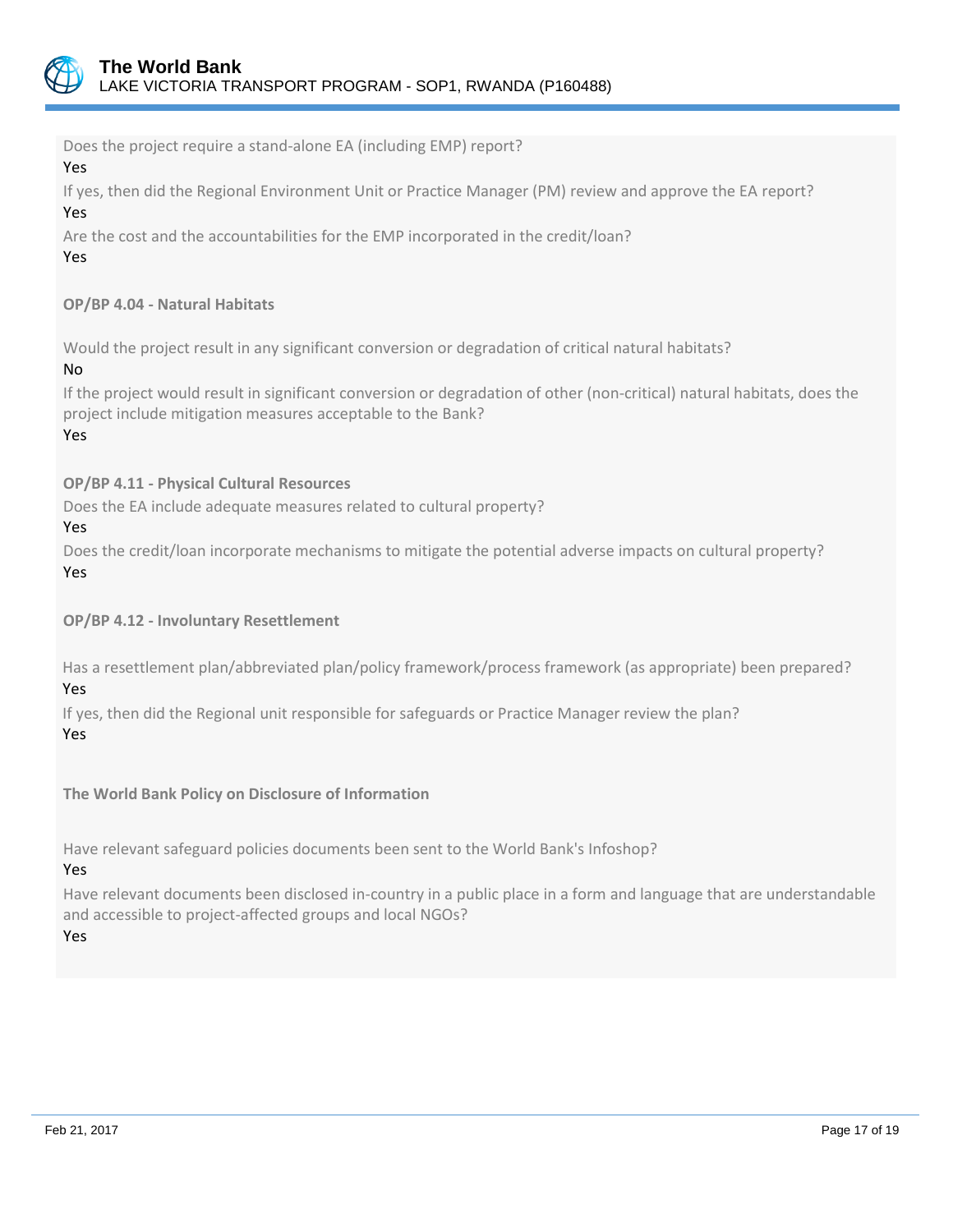

**All Safeguard Policies**

Have satisfactory calendar, budget and clear institutional responsibilities been prepared for the implementation of measures related to safeguard policies?

## Yes

Have costs related to safeguard policy measures been included in the project cost?

#### Yes

Does the Monitoring and Evaluation system of the project include the monitoring of safeguard impacts and measures related to safeguard policies?

#### Yes

Have satisfactory implementation arrangements been agreed with the borrower and the same been adequately reflected in the project legal documents?

Yes

## **CONTACT POINT**

#### **World Bank**

Muhammad Zulfiqar Ahmed Senior Transport Engineer

Emmanuel Taban Highway Engineer

Richard Martin Humphreys Lead Transport Economist

#### **Borrower/Client/Recipient**

Ministry of Finance and Economic Planning, Republic of Rwanda Caleb Rwamuganza Permanent Secretary and Secretary to the Treasury caleb.rwamuganza@minecofin.gov.rw

#### **Implementing Agencies**

Rwanda Transport Development Agency (RTDA) Guy Kalisa Director General guy.kalisa@rtda.gov.rw